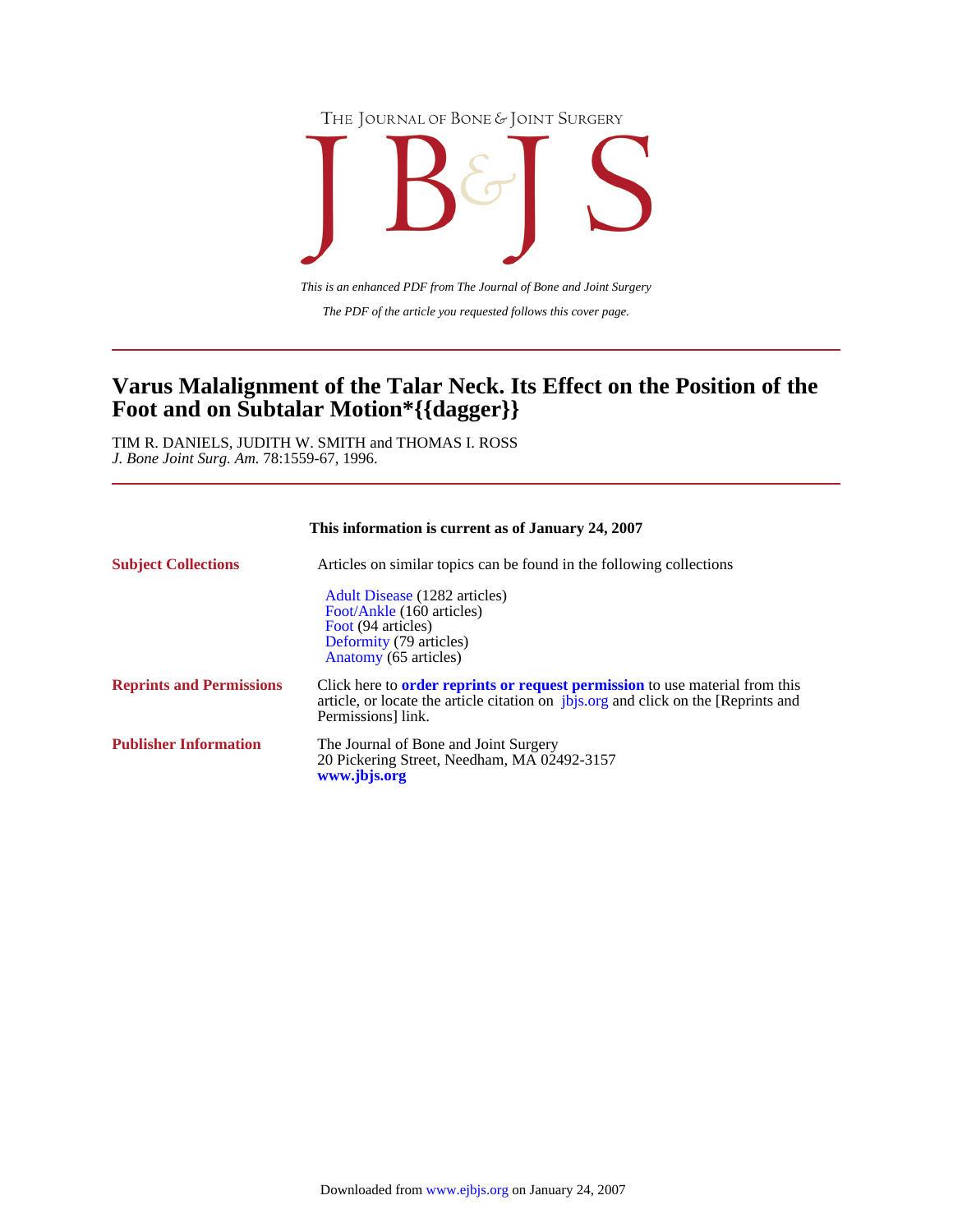## **JBJA Journal of Bone and Joint Surgery - American 1996 - 1998**

*October 1996, Volume 78-A, Number 10* **1559** Varus Malalignment of the Talar Neck. Its Effect on the Position of the Foot and on Subtalar Motion\*† Article

### AUTHOR(S):

DANIELS, TIM R., M.D., F.R.C.S.(C)‡; SMITH, JUDITH W., M.D.§; ROSS, THOMAS I., M.D.¶, ATLANTA, GEORGIA

*Investigation performed at Emory University School of Medicine, Atlanta*

*J Bone Joint Surg [Am]* 1996; 78-A; 1559-67

ABSTRACT: **We performed an** *in vitro* **study on twelve specimens of the foot and ankle from cadavera to determine whether varus malalignment of the talar neck alters the position of the foot and subtalar motion. An osteotomy of the talar neck was performed, and the specimens were studied with and without removal of a medially based wedge of bone. Removal of the wedge produced an average varus malalignment of**  the talar neck of  $17.1 \pm 2.4$  degrees (range, 12.5 to **21.0 degrees). In the coronal plane, the average arc of motion of the subtalar joint decreased from 17.2**  ± **3.3 degrees before the osteotomy to 11.7** ± **2.9 degrees after the osteotomy and removal of the wedge. In the transverse plane, it decreased from 17.5**  $\pm$  **2.9** degrees to 11.9  $\pm$  **2.4** degrees. In the **sagittal plane, it decreased from 8.9** ± **2.4 degrees to 6.8** ± **2.3 degrees. The decrease in subtalar motion was characterized by an inability to evert the foot; inversion was not limited, however.**

 **The malalignment produced an average of 4.8** ± **1.2 degrees of varus deformity and**  $8.7 \pm 2.3$ **degrees of internal rotation of the hindfoot and an average of 5.5** ± **2.0 degrees of varus deformity and 11.5** ± **2.4 degrees of adduction of the forefoot. A linear correlation analysis was used to compare the change in subtalar motion and the position of the foot with the degree of varus malalignment at the talar neck. The correlation coefficient was 0.90 (p < 0.01) for subtalar motion, 0.76 (p < 0.01) for internal rotation of the calcaneus, and 0.81 (p < 0.01) for adduction of the forefoot. This indicated a direct correlation between the degree of varus malalignment at the talar neck and the change in the position of the foot and in subtalar motion.**

 Fractures of the talus are high-energy injuries that commonly involve the talar neck $^{(6,10,15)}$ . Malunited fractures of the talar neck have been associated with a poor clinical outcome<sup>(3,4,19,28)</sup>. A fair or poor result was reported after a fracture of the talar neck in ninety-seven (51 per cent) of 189 patients<sup> $(4-6,10,19,27)$ </sup>. Malunion has been noted as a frequent cause of an unsatisfactory result, and it was associated with fortyfive (28 per cent) of 163 displaced fractures from several series<sup>(3,5,19,28)</sup>. Canale and Kelly<sup>(4)</sup> reported

malunion with a varus deformity of the talar neck after fourteen of fifty-six displaced fractures; subtalar osteoarthrosis developed in five of the fourteen feet.

 In the present study, we used specimens from cadavera to evaluate the effect of varus malalignment of the talar neck on the position of the foot and on subtalar motion and to identify the pathomechanics of the deformity that could be used to establish guidelines for the treatment of talar fractures.

## **Materials and Methods**

 Twelve specimens of the foot and ankle (including the distal eight inches [twenty centimeters] of the fibula) were obtained from cadavera of individuals who had been seventeen to seventy-seven years old at the time of death. There was no known history of trauma, osteoarthrosis, or visible abnormality of the hindfoot. The specimens were stored at -20 degrees Celsius for no longer than eight months. Each was thawed at room temperature before use, and none was refrozen for later use. Each specimen was dissected free of overlying skin, muscles, and tendons, and the ligaments and joint capsules were left intact. The toes were disarticulated through the metatarsophalangeal joints.

 Two smooth 0.11-inch (0.28-centimeter) Steinmann pins were passed from the tibia into the body of the talus to stabilize the tibiotalar joint in the neutral position. Another Steinmann pin was passed through the distal aspects of the shafts of the metatarsals, at 90 degrees to the shaft of the second metatarsal, to stabilize the tarsometatarsal joints by preventing any motion of the metatarsals. Two Steinmann pins were used to attach an aluminum block to the posterior aspect of the calcaneus and served as reference points with which to measure the position and motion of the calcaneus (Fig. 1).

 Two 0.054-inch (0.14-centimeter) Kirschner wires were placed parallel to each other into the lateral aspect of the talus. One was placed through the fibula into the body of the talus and served as a constant reference point to ensure that the varus deformity created at the talar neck was isolated to the transverse plane. The other was placed anteriorly at the dorsolateral aspect of the junction of the talar neck and head so that it did not interfere with eversion of the foot. A weight was attached to the lateral aspect of the transmetatarsal pin to maintain the foot in the neutral position parallel to the table in the transverse plane with the calcaneus aligned with the midline of the tibia in the coronal plane. Two Steinmann pins, placed at right angles in the tibial diaphysis, were used as constant reference points to define any changes in the position of the foot (Fig. 1).

 The osteotomy was performed on the dorsal surface of the talar neck, just distal to the articular surface of the talar dome, and directed toward the tarsal canal. In six specimens, the talar neck and head were secured to the talar body without the creation of a varus deformity and the subtalar motion was measured. Subsequently, a wedge measuring five millimeters at its base was removed from the medial side of the talar neck of all twelve specimens. The wedge tapered toward the lateral side so that when the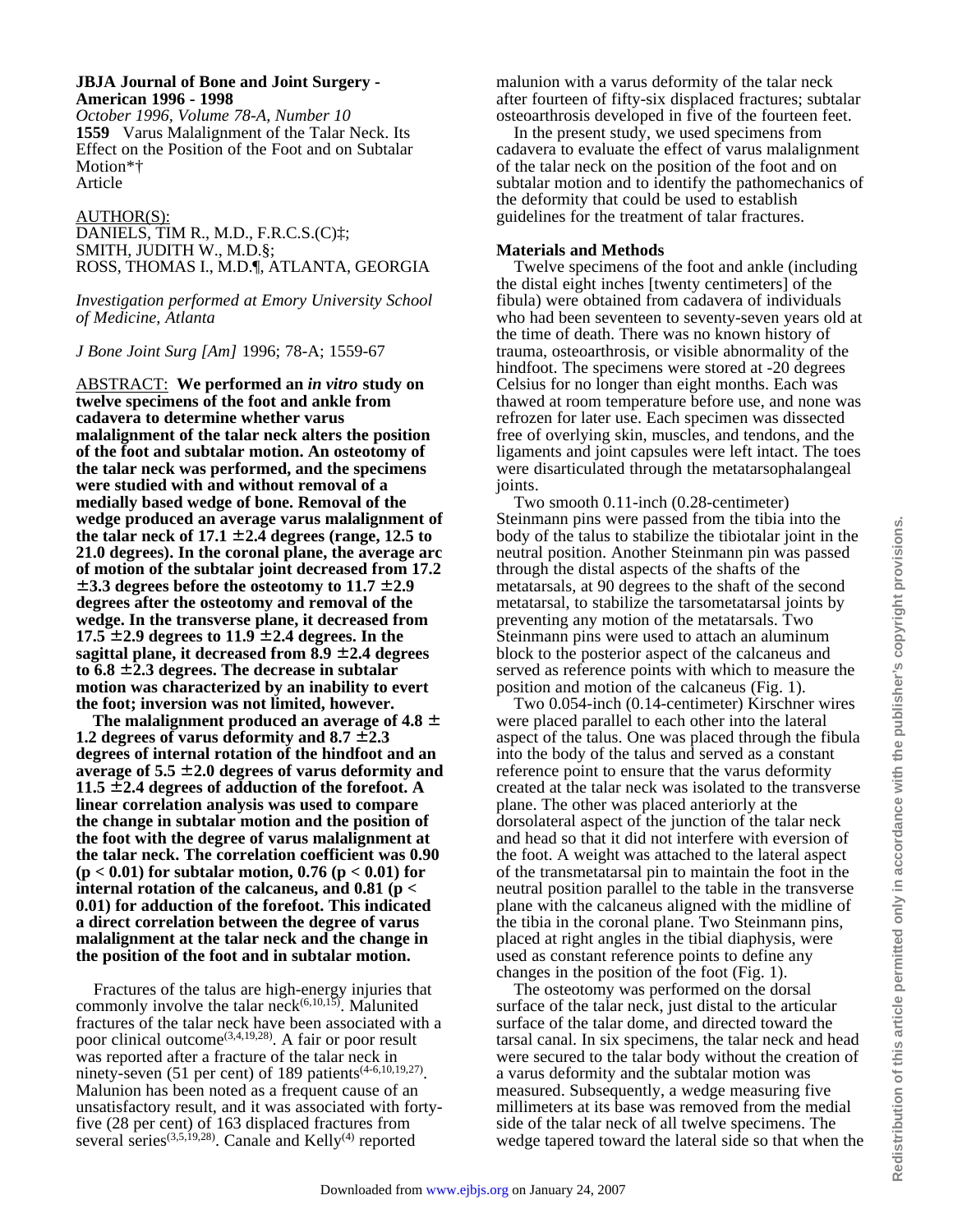osteotomy was closed it would not pivot at the center. This prevented true lengthening of the lateral side of the talus. The talar neck was secured to the body with one 0.054-inch (0.14-centimeter) Kirschner wire anteriorly (from the talar neck into the body) and two 0.08-inch (2.0-millimeter) Schantz screws directed from posterior to anterior. Loss of bone from the medial side shortened the medial column of the foot and simulated the clinical situation frequently seen with comminution and impaction of the medial side of the talus<sup> $(5,34)$ </sup>.

The change in the position of the foot was. measured by recording the corresponding changes that occurred in its shadow, cast on two sheets of artist paper (Fig. 2-A). One constant light source was placed above the specimen to create a shadow in the transverse plane (Fig. 2-B) and another was placed in front of it to create a shadow in the coronal plane (Fig. 2-C). The light sources and the recording paper were placed perpendicular to the foot in both planes. The light sources were 150 centimeters from the specimen. The artist paper was seven centimeters below the specimen in the transverse plane and twenty-five centimeters behind the specimen in the coronal plane. The large ratio between the source and the recording distances decreased any distortion of parallelism that can occur when angular changes in the position of objects are measured with use of a light source or x-ray beam $(14)$ . Rotation of the hindfoot and varus and valgus shift of the forefoot were documented before and after the osteotomy.

 The degree of varus malalignment created at the talar neck was measured with use of the position of the Kirschner wire as a reference point before and after the osteotomy. Care was taken not to change the orientation of the wire in the talar neck in the coronal or sagittal plane to ensure that no rotation, flexion, or extension was incorporated into the varus osteotomy. There is no standard terminology to describe the motion and position of the foot; we used adduction to describe the position of the forefoot in the transverse plane and varus to describe its position in the coronal plane (Figs. 2-B and 2-C).

 Subtalar motion was estimated by measurement of the position of the calcaneus in the coronal, sagittal, and transverse planes at the points of maximum inversion and eversion of the foot. A protractor, calibrated in 1-degree increments, was placed on the transverse and coronal surfaces of the posterior block while the foot was maximally inverted and everted. Varus-valgus alignment of the calcaneus was measured in the coronal plane (Fig. 3-A), and flexionextension was measured in the sagittal plane (Fig. 3-B). The superiorly placed pin was used to measure motion of the calcaneus in the transverse plane. The forefoot was put through the range of maximum inversion and eversion, and the angle subtended between the described positions was expressed as internal-external rotation of the calcaneus (Fig. 3-C). Positional changes of the aluminum block were used to record the resting position of the calcaneus in the coronal and sagittal planes. Changes in the angle of declination of the first metatarsal were used to measure flexion and

extension of the forefoot in the sagittal plane.

 The measurements of subtalar motion obtained with the gravity-dependent protractor were evaluated for interobserver reliability with a paired t test. A Bonferroni adjustment was used to ensure a rate of type-I error of 0.05. None of the measurements were significantly different between the two observers ( $p <$ 0.05).

#### **Results**

 The average arc (and standard error) of subtalar motion before the osteotomy was  $17.2 \pm 3.3$  degrees (range, 11.5 to 24.0 degrees) of varus-valgus angulation in the coronal plane,  $8.9 \pm 2.4$  degrees (range, 3.5 to 16.5 degrees) of flexion-extension in the sagittal plane, and  $17.5 \pm 2.9$  degrees (range, 12.0) to 29.0 degrees) of internal-external rotation in the transverse plane (Table I). The arc of subtalar motion after the osteotomy without creation of a varus deformity in the six specimens was  $14.8 \pm 2.5$ degrees (range, 11.5 to 21.0 degrees) in the coronal plane,  $8.6 \pm 2.0$  degrees (range, 5.0 to 12.5 degrees) in the sagittal plane, and  $15.3 \pm 1.7$  degrees (range, 12.0 to 19.0 degrees) in the transverse plane (Table I). A non-parametric test (the signed-rank test) was used to compare the values for these six specimens before the osteotomy with those after the osteotomy without creation of a deformity. The sample size of six subjects was not large enough to test for differences with use of the paired t test. There was no significant difference ( $p = 0.6$  in the sagittal and transverse planes and  $p = 1.0$  in the coronal plane) between the values for the six specimens before the osteotomy and those for the specimens after the osteotomy in the absence of a deformity of the talar neck (Fig. 4).

 Removal of the medial wedge produced an average varus deformity of the talar neck of  $17.1 \pm 2.4$ degrees (range, 12.5 to 21.0 degrees) (Table I). The average arc of subtalar motion decreased in all planes: to  $11.7 \pm 2.9$  degrees (range, 7.5 to 18.5 degrees) in the coronal plane, to  $6.8 \pm 2.3$  degrees (range, 3.5 to 12.0 degrees) in the sagittal plane, and to  $11.9 \pm 2.4$  degrees (range, 7.0 to 20.0 degrees) in the transverse plane (Fig. 5). The decrease in motion was 32, 24, and 32 per cent, respectively. The average decrease in the subtalar arc was 30 per cent. The analysis of variance and a Tukey test for pairwise comparisons showed significant differences between the values for the specimens before the osteotomy and those for the specimens after the osteotomy with creation of a varus malalignment ( $p \le 0.001$ ).

 There was no change in the maximum degree of varus angulation of the calcaneus in the coronal plane at the point of maximum inversion; however, at the point of maximum eversion, the calcaneus could not regain its neutral position (Fig. 6). A similar change was seen in the transverse plane: after the osteotomy, the maximum point of internal rotation increased by 4 degrees. In contrast, the point of maximum external rotation decreased by 10 degrees (Fig. 7). The varus malalignment of the talar neck placed the hindfoot in a position of varus and internal rotation at the point of maximum eversion (Fig. 8). The position of the calcaneus in the sagittal plane was not altered.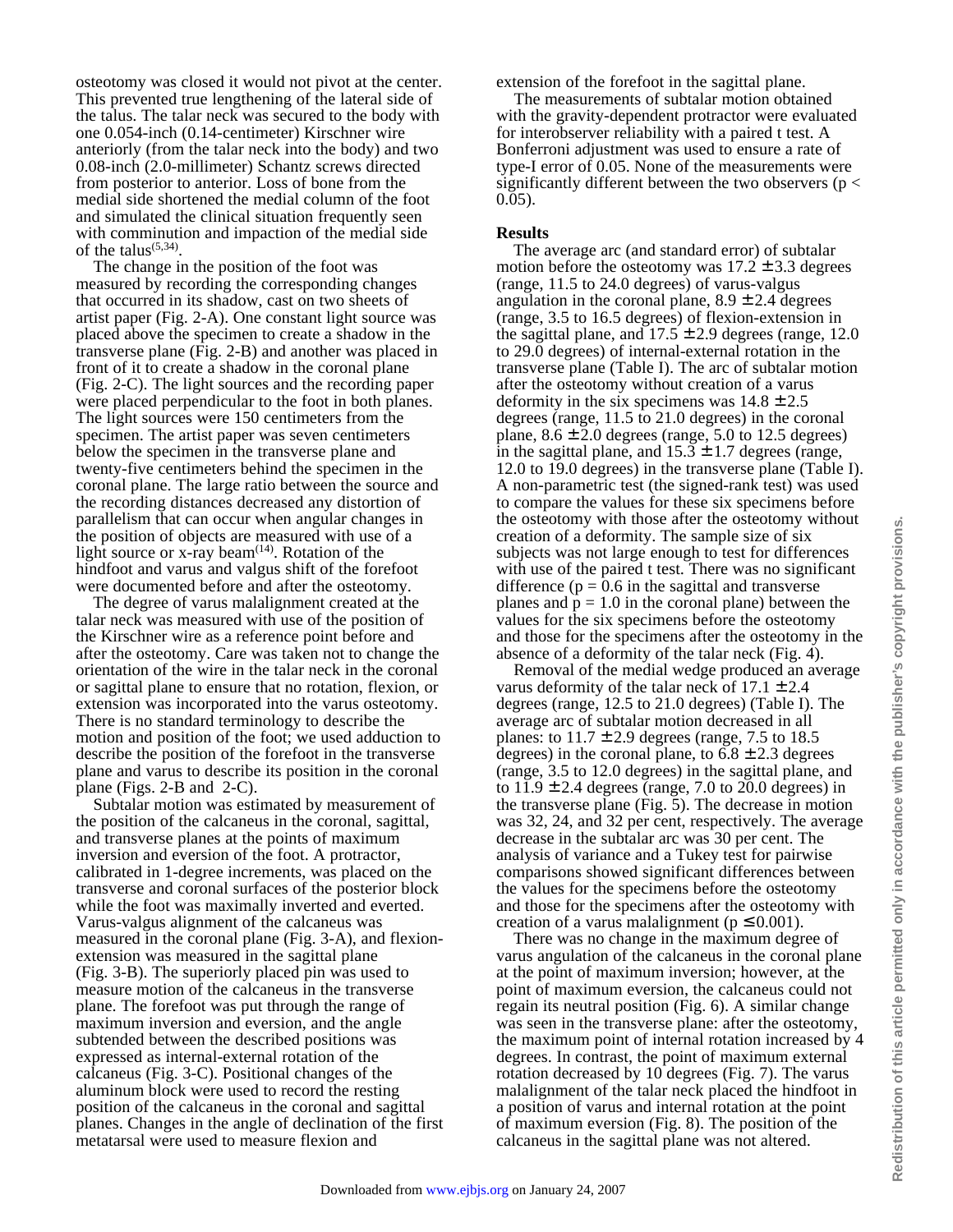There was a strong positive linear correlation  $(r =$ 0.90), which was significant ( $p < 0.01$ ), between the decrease in subtalar motion and the degree of varus deformity created at the talar neck. The varus malalignment of the talar neck was designated as the independent variable and the change in the subtalar arc, as the dependent variable. The ratios suggest that for every 3 degrees of varus produced at the talar neck there was a 1-degree loss of motion in the coronal and transverse planes. In the sagittal plane, a varus deformity of 7 degrees was needed to produce a loss of motion of 1 degree.

 In the coronal plane, the calcaneus was tilted into an average of  $4.8 \pm 1.2$  degrees (range, 2.0 to 7.0 degrees) of varus (Table I). In the transverse plane, the varus malalignment at the talar neck produced an average of  $8.7 \pm 2.3$  degrees (range, 4.0 to 13.0) degrees) of internal rotation of the calcaneus (Fig. 2-B). In all of the specimens, the changes in the position of the forefoot followed those of the hindfoot. In the coronal plane, the forefoot tilted into an average of  $5.5 \pm 2.0$  degrees (range, 2.0 to 9.0 degrees) of varus (Fig. 2-C). In the transverse plane, the forefoot was adducted an average of  $11.5 \pm 2.4$ degrees (range, 6.5 to 18.0 degrees) (Fig. 2-B). The dorsomedial border of the foot, as represented by the angle of declination of the first metatarsal, was in an average of  $34.3 \pm 4.1$  degrees of dorsiflexion before the osteotomy and  $28.3 \pm 5.8$  degrees after the osteotomy with varus malalignment, indicating dorsal displacement in the sagittal plane (Table I).

 A linear correlation analysis was performed with use of the varus deformity of the talar neck as the independent variable and the change in the position of the foot as the dependent variable, to determine the effect of the degree of varus deformity of the talar neck on the changes in the position of both the hindfoot and the forefoot. A positive linear correlation was found for all of the changes in the position of the foot. However, the correlation was only significant ( $p < 0.01$ ) for the positional changes in the transverse plane (internal rotation of the hindfoot  $[r = 0.76]$  and adduction of the forefoot  $[r = 1]$ 0.81]). The ratios suggest that for every 2 degrees of varus deformity of the talar neck there was 1 degree of internal rotation of the hindfoot and that for every 3 degrees of varus deformity of the talar neck there was 2 degrees of adduction of the forefoot. Adduction of the forefoot paralleled the varus malalignment of the talar neck.

 At the end of each experiment, the talar body was dissected out of the ankle mortise and was examined carefully. The inferior aspect of the osteotomy site was found to extend into the tarsal canal or the middle facet but not into the posterior facet of the subtalar joint.

#### **Discussion**

 Complications associated with displaced fractures of the talar neck include osteoarthrosis, avascular necrosis, arthrofibrosis, and malunion<sup> $(3-7,10,15,16,18,19,$ </sup> 24,27,28,30,32,33). There appears to be a higher prevalence of poor results associated with malunion. Canale and Kelly $(4)$  noted malunion of eighteen of seventy-one

fractures of the talar neck; fourteen of the eighteen had a varus deformity. Their patients walked with the foot in internal rotation, bearing most of the weight on the lateral border of the foot<sup> $(4)$ </sup>. A triple arthrodesis was performed in five of twelve patients who had evidence of severe degenerative osteoarthrosis of the subtalar joint, and two of these five had a poor result that was due to persistent pain in the ankle joint<sup>(4)</sup>. In a series of twenty-eight fractures, Peterson et al.<sup>(28)</sup> reported a poor result for eight of nine fractures that had been inadequately reduced. Of the remaining nineteen fractures, which had been adequately reduced, eight had a poor result. Lorentzen et al.<sup>(19)</sup> identified inadequate reduction of eighteen of sixtyfour displaced fractures of the talar neck; seventeen of the eighteen had a poor result. In comparison, eighteen (39 per cent) of the forty-six fractures that were adequately reduced had a poor result.

 There is little additional information regarding the prevalence of varus malunion and its effect on clinical outcome. This may be due to the difficulty in recognizing varus deformity of the talar neck on standard roentgenograms $(4)$  and to a lack of understanding of how the malalignment alters the mechanics of the foot. In the present study, removal of the wedge of bone shortened the medial column and tilted the hindfoot into varus angulation in the coronal plane and into internal rotation in the transverse plane. The unconstrained forefoot followed the positional change of the hindfoot and acquired a varus and adducted (internally rotated) position (Figs. 2-B and 2-C). The combined deformities gave the foot a c shape in the anteroposterior plane (Fig. 8). The arc of subtalar motion was decreased because the foot was locked in an inverted position. This was reflected by the fact that the arc of eversion was restricted; however, the arc of inversion was unchanged.

 A varus position of the hindfoot can decrease the mobility of the forefoot and compromise the normal reciprocal relationship between the hindfoot and the forefoot $(12,22)$ . At heel-strike, when the hindfoot is in valgus, the forefoot is supple because the axes of the talonavicular and calcaneocuboid joints are parallel (11-13,16,21,22,26,31). This increases the mobility of these joints and allows the forefoot to adapt to undulating terrain. As the weight of the body shifts forward and the heel rises, the hindfoot inverts and the mid-tarsal axes lose their parallel relationship, resulting in a decrease in the mobility of the mid-tarsal joints. The midfoot becomes a rigid lever arm in preparation for toe-off. It is possible that the varus and internally rotated position attained by the hindfoot following varus malalignment of the talar neck decreases the mobility of the mid-tarsal joints and interferes with the normal reciprocal relationship between the hindfoot and the forefoot. This could explain the formation of a painful callus on the lateral border of the foot $(3,4)$ . The inability to evert the hindfoot maximally placed the foot in this inverted position and could have been a result of the navicular following the medial deviation of the talar head. The rotational capacity of the talonavicular joint is greater than that of any other tarsal articulation<sup> $(20,26)$ </sup>, and any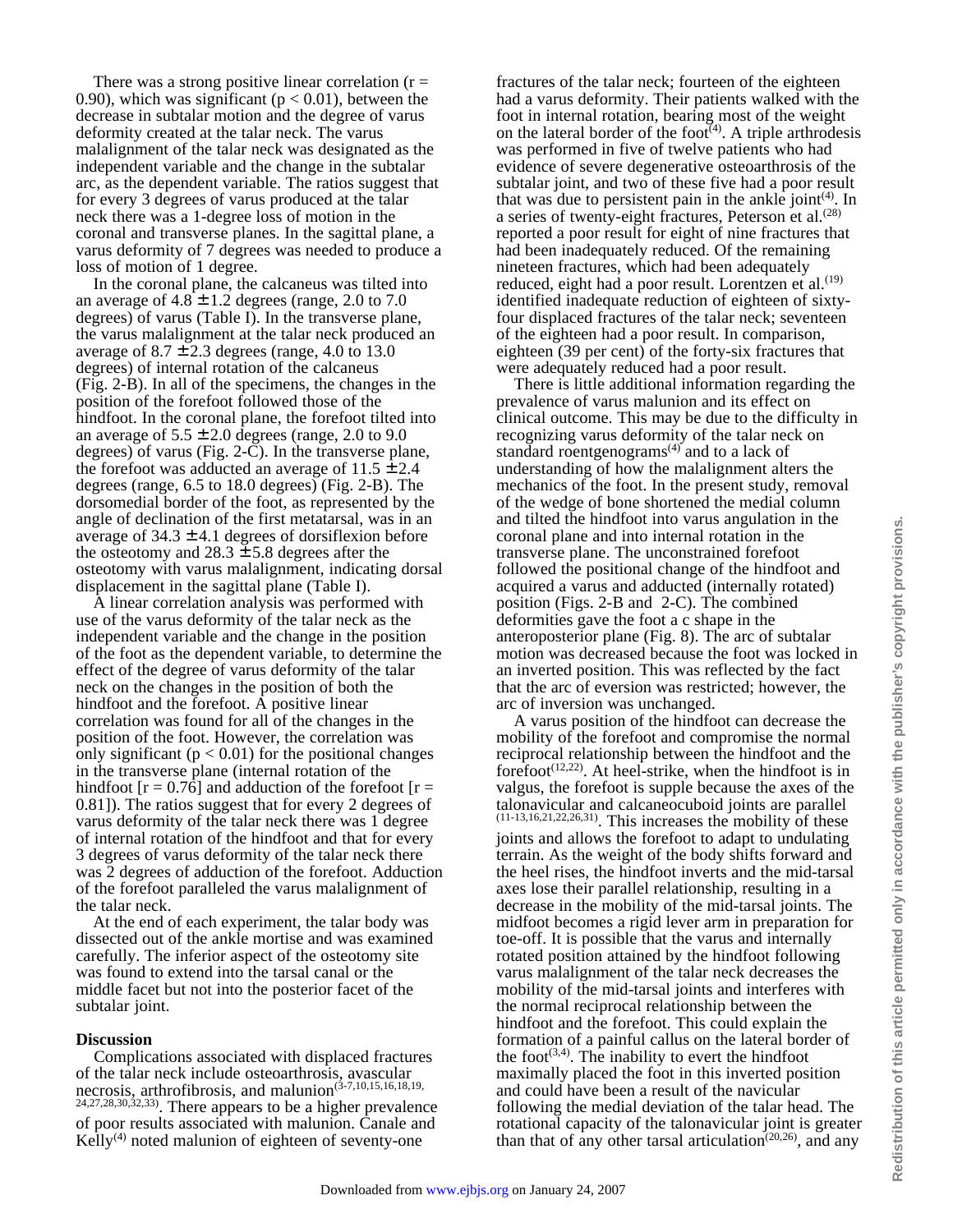restriction in the arc of motion of this joint influences the entire tarsal mechanism. Other factors that could account for the decreased subtalar motion are an alteration in the direction of the fibers of the interosseous talocalaneal ligament or a change in the orientation of the subtalar articular facets as a result of the varus deformity.

 The degree of displacement at the talar neck that can result in increased morbidity and the guidelines to define an acceptable reduction have been areas of controversy<sup>(29)</sup>. Some studies have suggested two millimeters as the maximum acceptable malalignment<sup> $(2,36)$ </sup>. In the past, an acceptable reduction of the talar neck was considered to be less than five millimeters of displacement and 5 degrees of varus<sup>(4)</sup>. King and Powell<sup>(16)</sup> suggested that anything less than an anatomical reduction is an indication for operative intervention. In the present study, the width of the medial wedge that was removed from the talar neck was approximately five millimeters and this produced an average varus deformity of 17.1 degrees (range, 12.5 to 21.0 degrees). The linear correlation analysis indicated a direct correlation between the degree of varus malalignment of the talar neck and the change in the subtalar motion and position of the foot. With the malalignment of the talar neck created in the transverse plane, the motion that was maximally affected was subtalar rotation and the maximally affected positions were internal rotation of the hindfoot and adduction of the forefoot. This suggests that the more anatomical the reduction of the talar neck the less the subtalar motion and position of the foot are adversely affected.

 We did not measure subtalar motion with stereophotogrammetric roentgenographic analysis $(35)$ ; however, our values are similar to those reported in other studies. Gellman et al.<sup>(8)</sup> reported an average varus-valgus arc of 19 degrees in the coronal plane, with the ankle joint immobilized in the neutral position. Lundberg et al. $^{(20)}$  noted that the calcaneus flexed approximately 10 degrees on the talus in the sagittal plane, and Van Langelaan<sup> $(35)$ </sup> reported that the average rotation in the transverse plane was 23.6 degrees. Although the latter figure is greater than that found in the present study (11.7 degrees), the ranges of values in the two reports are similar (15.8 to 30.0 degrees and 12.0 to 29.0 degrees).

 Since the mid-1970's, there has been an increased tendency to treat displaced fractures of the talar neck with open reduction and internal fixation $(5)$ . The placement of fixation has varied, and medial, lateral, and posterolateral approaches have been advocated $(1, 1)$ 9,22,34). We suggest caution when compressive fixation is used in the medial column of the talus, especially in the presence of medial comminution, as excessive compression could itself create a varus deformity. The personal experience of the senior one of us (J. W. S.) has been that the varus deformity of the forefoot is hard to correct even with a triple arthrodesis, as coaptation of the talar head and the navicular necessitates medial translation and rotation of the forefoot, thereby maintaining the forefoot in a varus position. This problem could be circumvented by

shortening of the lateral column or lengthening of the medial column with an opening-wedge osteotomy of the talar neck. Although this results in correction at the site of maximum deformity, caution is advised because the blood supply to the talar body could be jeopardized.

 Our study shows that varus malalignment of the talar neck shortens the medial column and locks the hindfoot in varus and internal rotation. We found a direct linear correlation between the degree of varus malalignment of the talar neck and the change in the position of the foot and in subtalar motion; thus, we emphasize the importance of an anatomical reduction of fractures of the talar neck.

**References:** (1-36)

- 1. Adelaar, R. S.: The treatment of complex fractures of the talus. Orthop. Clin. North America 1989; 20:691-707.
- 2. Brown, T. D.; Anderson, D. D.; Nepola, J. V.; Singerman, R. J.; Pederson, D. R.; and Brand, R. A.: Contact stress aberrations following imprecise reduction of simple plateau fractures. J. Orthop. Res. 1988; 6:851-862.
- 3. Canale, S. T.: Fractures of the neck of the talus. Orthopedics 1990; 13:1105-1115.
- 4. Canale, S. T.; and Kelly, F. B., Jr.: Fractures of the neck of the talus. Long-term evaluation of seventy-one cases. J. Bone and Joint Surg. March 1978; 60-A:143-156.
- 5. Daniels, T. R.; and Smith, J. W.: Foot fellow's review. Talar neck fractures. Foot and Ankle 1993; 14:225-234.
- 6. DeLee, J. C.: Fractures and fracturedislocations of the talus. In Surgery of the Foot, edited by R. A. Mann. Ed. 5, pp. 656- 714. St. Louis, C. V. Mosby, 1986.
- 7. Freund, K. G.: Complicated fractures of the neck of the talus. Foot and Ankle 1988; 8:203- 207.
- 8. Gellman, H.; Lenihan, M.; Halikis, N.; Botte, M. J.; Giordani, M.; and Perry, J.: Selective tarsal arthrodesis: an in vitro analysis of the effect on foot motion. Foot and Ankle 1987; 8:127-133.
- 9. Grob, D.; Simpson, L. A.; Weber, B. G.; and Bray, T.: Operative treatment of displaced talus fractures. Clin. Orthop. 1985; 199:88-96.
- 10. Hawkins, L. G.: Fractures of the neck of the talus. J. Bone and Joint Surg. July 1970; 52- A:991-1002.
- 11. Hicks, J. H.: The mechanics of the foot part 1. The joints. Anatomy 1953; 87:345-357.
- 12. Huson, A.: Functional anatomy of the foot. In Disorders of the Foot and Ankle, edited by M. H. Jahss. Ed. 2, vol. 1, pp. 409-431. Philadelphia, W. B. Saunders, 1991.
- 13. Isman, R. E., and Inman, V. T.: Anthropometric Studies of the Human Foot and Ankle. Technical Report 58. Berkeley, Biomechanics Laboratory, University of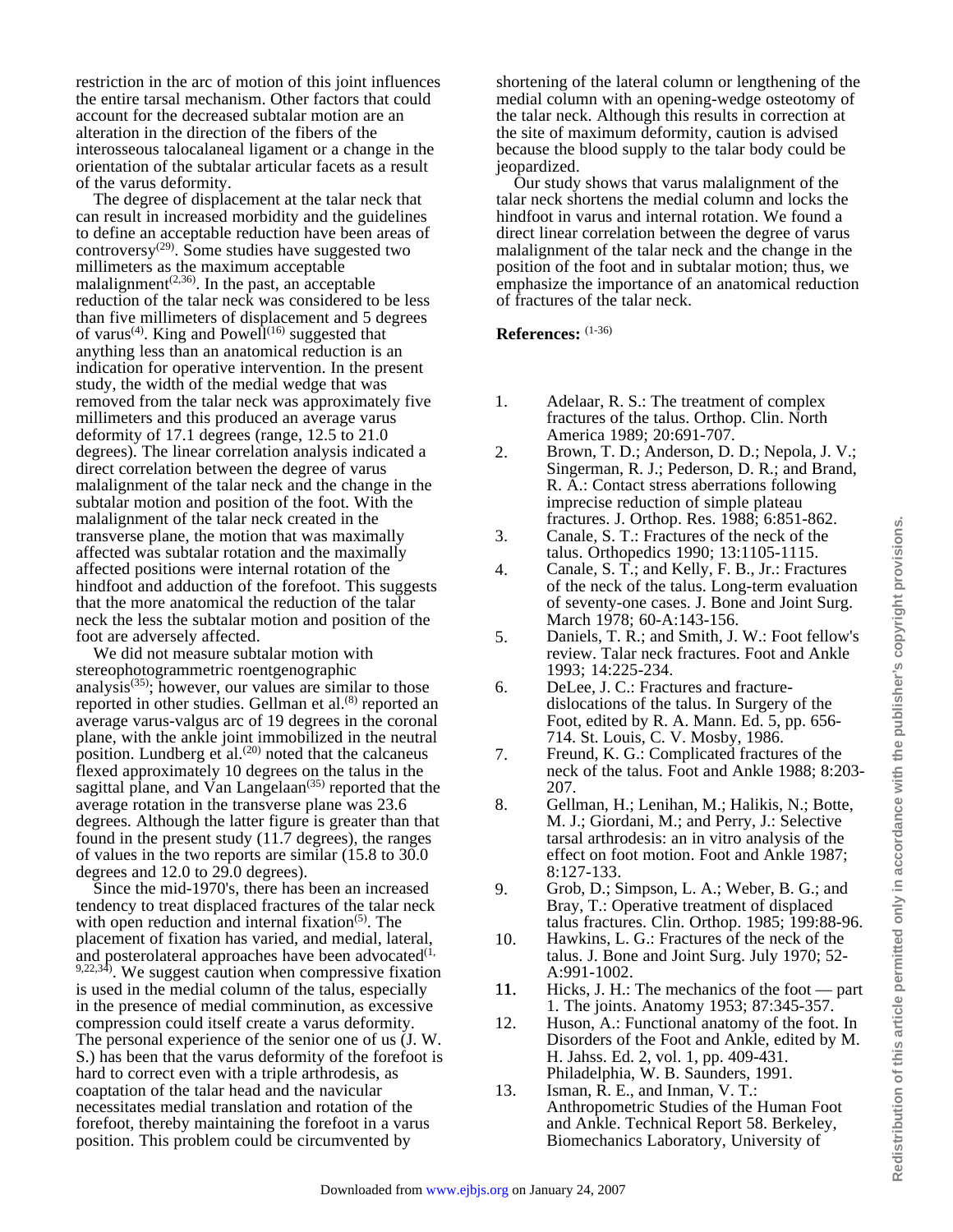California, 1968.

- 14. Johnston, G.; Balageorge, D.; Hyde, J. P.; and Watson, L. G.: Experimental and mathematically predicted distortion of parallelism of the articular surfaces of the tibia. Unpublished data.
- 15. Kenwright, J.; and Taylor, R. G.: Major injuries of the talus. J. Bone and Joint Surg. 1970; 52-B(1):36-48.
- 16. King, R. E., and Powell, D. F.: Injury to the talus. In Disorders of the Foot and Ankle, edited by M. H. Jahss. Ed. 2, vol. 3, pp. 2293- 2325. Philadelphia, W. B. Saunders, 1991.
- 17. Kotwick, J. E.: Biomechanics of the foot and ankle. Clin. Sports Med. 1982; 1:19-34.
- 18. Lemaire, R. G.; and Bustin, W.: Screw fixation of fractures of the neck of the talus using a posterior approach. J. Trauma 1980; 20:669-673.
- 19. Lorentzen, J. E.; Christensen, S. B.; Krogsoe, O.; and Sneppen, O.: Fractures of the neck of the talus. Acta Orthop. Scandinavica 1977; 48:115-120.
- 20. Lundberg, A.; Svensson, O. K.; Bylund, C.; Goldie, I.; and Selvik, G.: Kinematics of the ankle/foot complex — part 2: pronation and supination. Foot and Ankle 1989; 9:248-253.
- 21. Mann, R. A.: Biomechanics of the foot and ankle. In Surgery of the Foot, edited by R. A. Mann. Ed. 5, pp. 1-42. St. Louis, C. V. Mosby, 1986.
- 22. Mann, R. A.: Overview of foot and ankle biomechanics. In Disorders of the Foot and Ankle, edited by M. H. Jahss. Ed. 2, vol. 1, pp. 385-408. Philadelphia, W. B. Saunders, 1991.
- 23. Milgrom, C.; Giladi, M.; Simkin, A.; Stein, M.; Kashtan, H.; Margulies, J.; Steinberg, R.; and Aharonson, Z.: The normal range of subtalar inversion and eversion in young males as measured by three different techniques. Foot and Ankle 1985; 6:143-145.
- 24. Miller, W. E.: Operative intervention for fracture of the talus. In The Foot and Ankle: a Selection of Papers from the American Orthopaedic Foot Society Meetings, pp. 52- 63. Edited by J. E. Bateman and A. W. Trott. New York, Decker, 1980.
- 25. Nuber, G. W.: Biomechanics of the foot and ankle during gait. Clin. Sports Med. 1988; 7:1- 13.
- 26. Olerud, C.; and Rosendahl, Y.: Torsiontransmitting properties of the hind foot. Clin. Orthop. 1987; 214:285-294.
- 27. Penny, J. N.; and Davis, L. A.: Fractures and fracture-dislocations of the neck of the talus. J. Trauma 1980; 20:1029-1037.
- 28. Peterson, L.; Goldie, I. F.; and Irstam, L.: Fracture of the neck of the talus. Acta Orthop. Scandinavica 1977; 48:696-706.
- 29. Sangeorzan, B. J.; Wagner, U. A.; Harrington, R. M.; and Tencer, A. F.: Contact characteristics of the subtalar joint: the effect of talar neck misalignment. J. Orthop. Res. 1992; 10:544-551.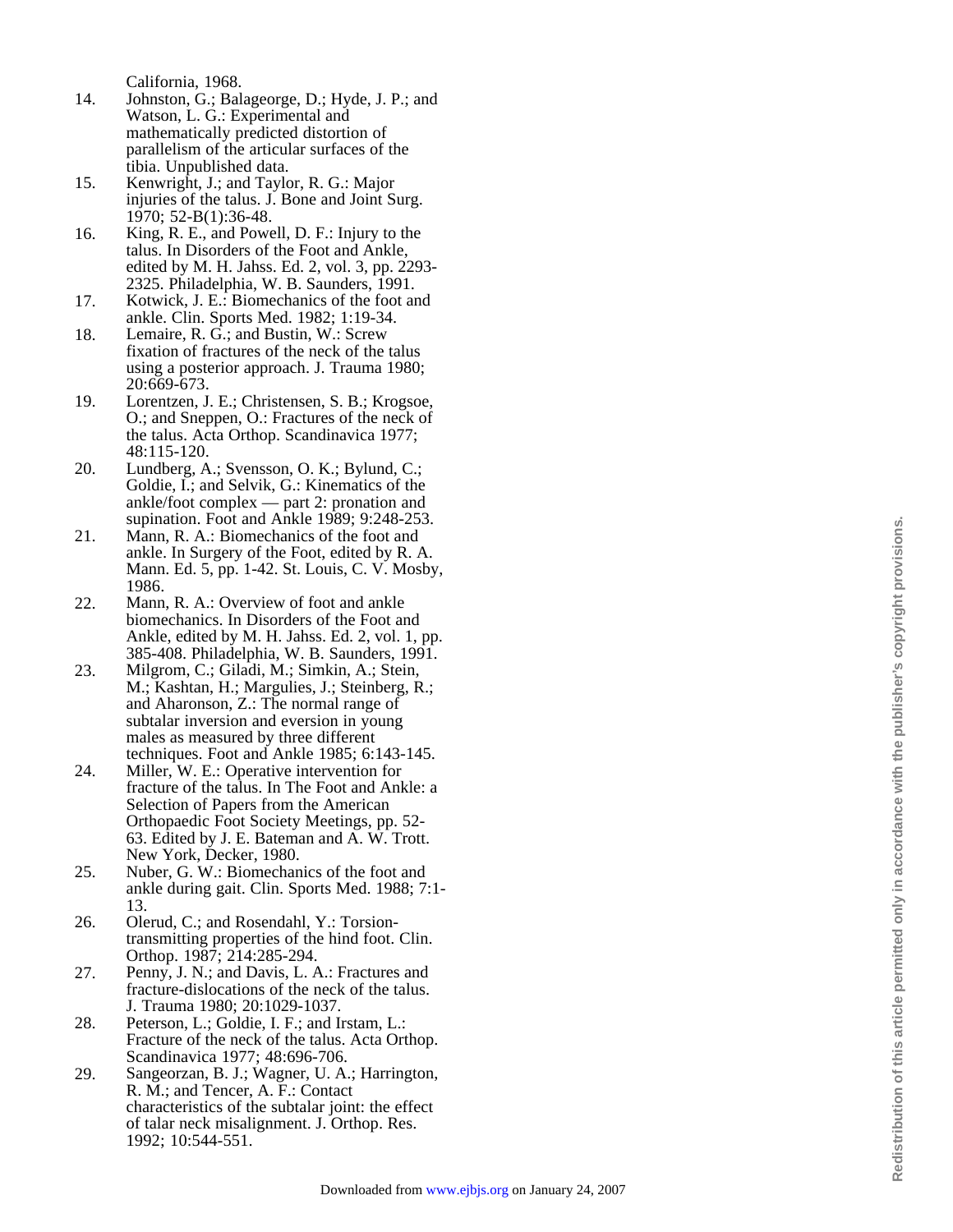

Illustration of the specimen in the frame.  $a =$  the Steinmann pins immobilizing the ankle joint,  $b =$  the Steinmann pin in the metatarsals,  $c =$  the Kirschner wires in the talar body and neck,  $d =$  the weight attached to the transmetatarsal pin,  $e =$  the aluminum block secured to the posterior aspect of the calcaneus, and  $f =$  the Steinmann pins in the tibial diaphysis that were used as reference points.



Figs. 2-A, 2-B, and 2-C: Illustrations showing how changes in the position of the foot were measured. Fig. 2-A: Light sources were placed above and in front of the specimen.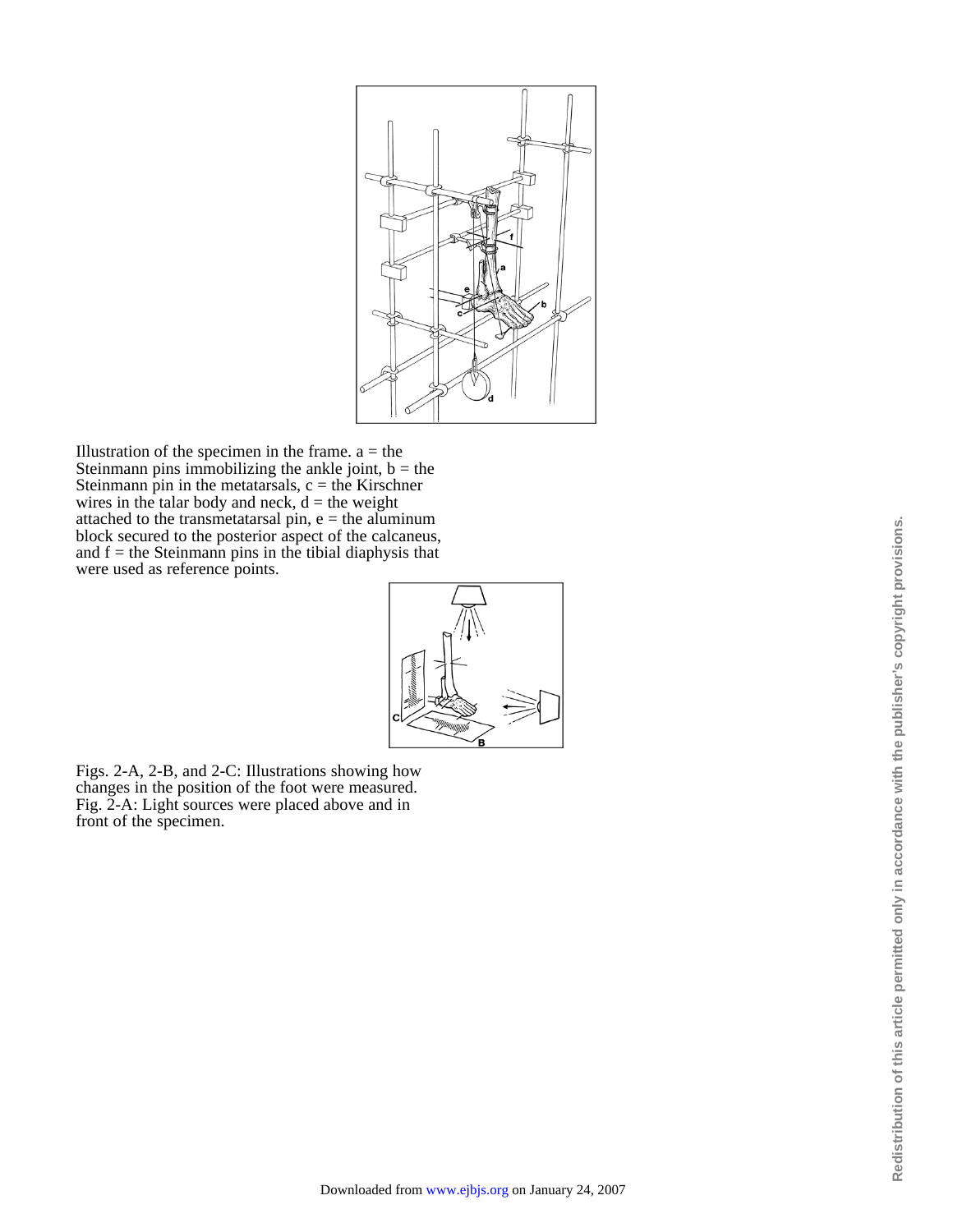

The shadows in the transverse plane before and after the osteotomy.  $\alpha$  = the angle of adduction of the forefoot and  $\beta$  = the angle of internal rotation of the calcaneus after the osteotomy.



The shadows in the coronal plane before and after the osteotomy.  $\gamma$  = the varus deformity of the forefoot after the osteotomy.



Figs. 3-A, 3-B, and 3-C: Illustrations showing how the gravity-dependent protractor was used to measure movement of the calcaneus at the subtalar joint. Fig. 3-A: To measure varus-valgus motion in the coronal plane, the protractor was placed on the superior surface of the aluminum block while the subtalar joint was maximally inverted and everted.  $\theta$  = varusvalgus arc of subtalar motion in the coronal plane.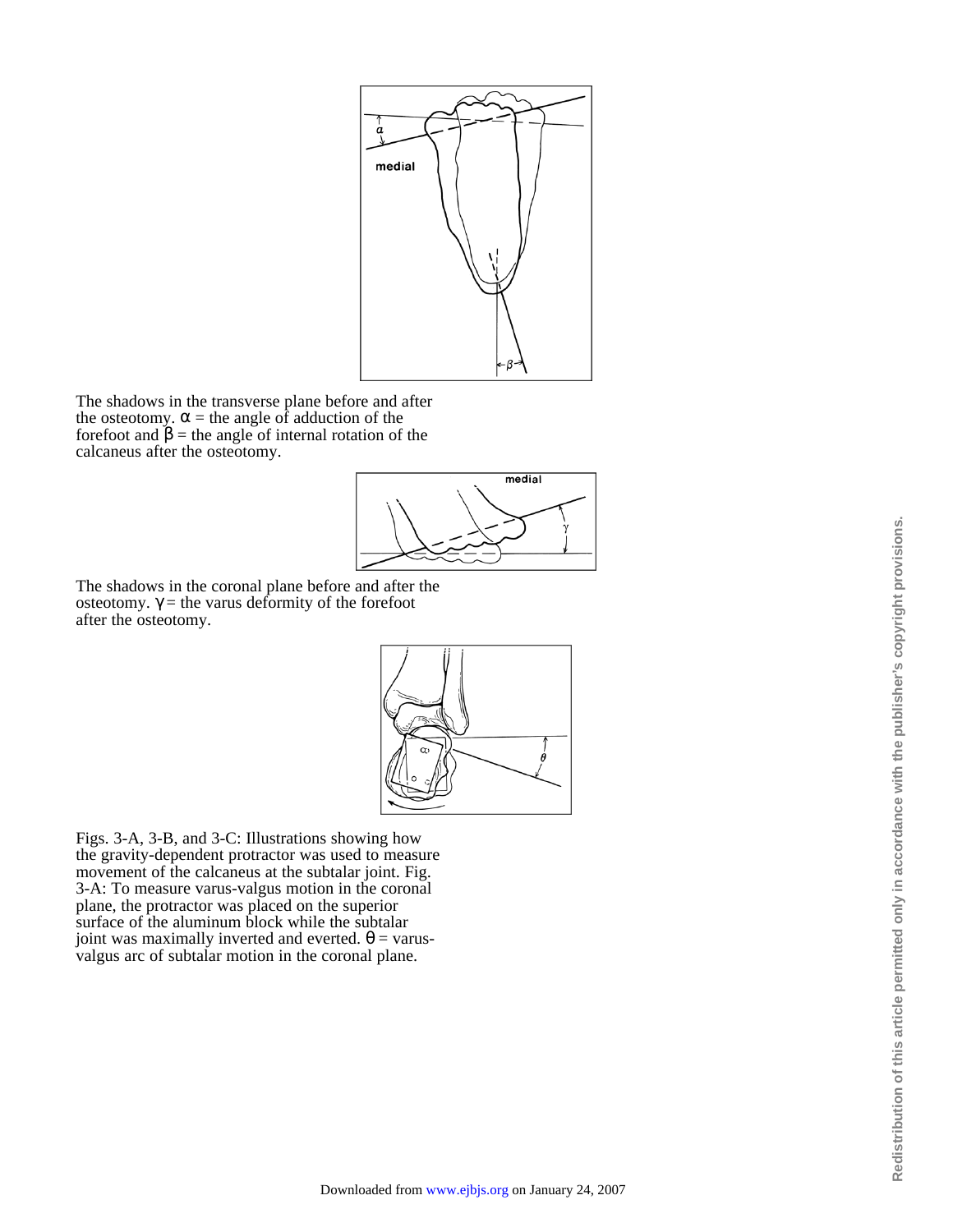

To measure internal-external rotation in the transverse plane, the change in the position of the superiorly placed pin from maximum inversion to maximum eversion of the subtalar joint was noted. θ = internal-external rotation arc of subtalar motion in the transverse plane.



To measure flexion-extension in the sagittal plane, the protractor was placed on the frontal surface of the block while the subtalar joint was maximally inverted and everted.  $\theta$  = flexion-extension arc of subtalar motion in the sagittal plane.



Graph demonstrating no significant difference between the average arcs of subtalar motion before and after the osteotomy without varus deformity. The I-bars indicate the standard error.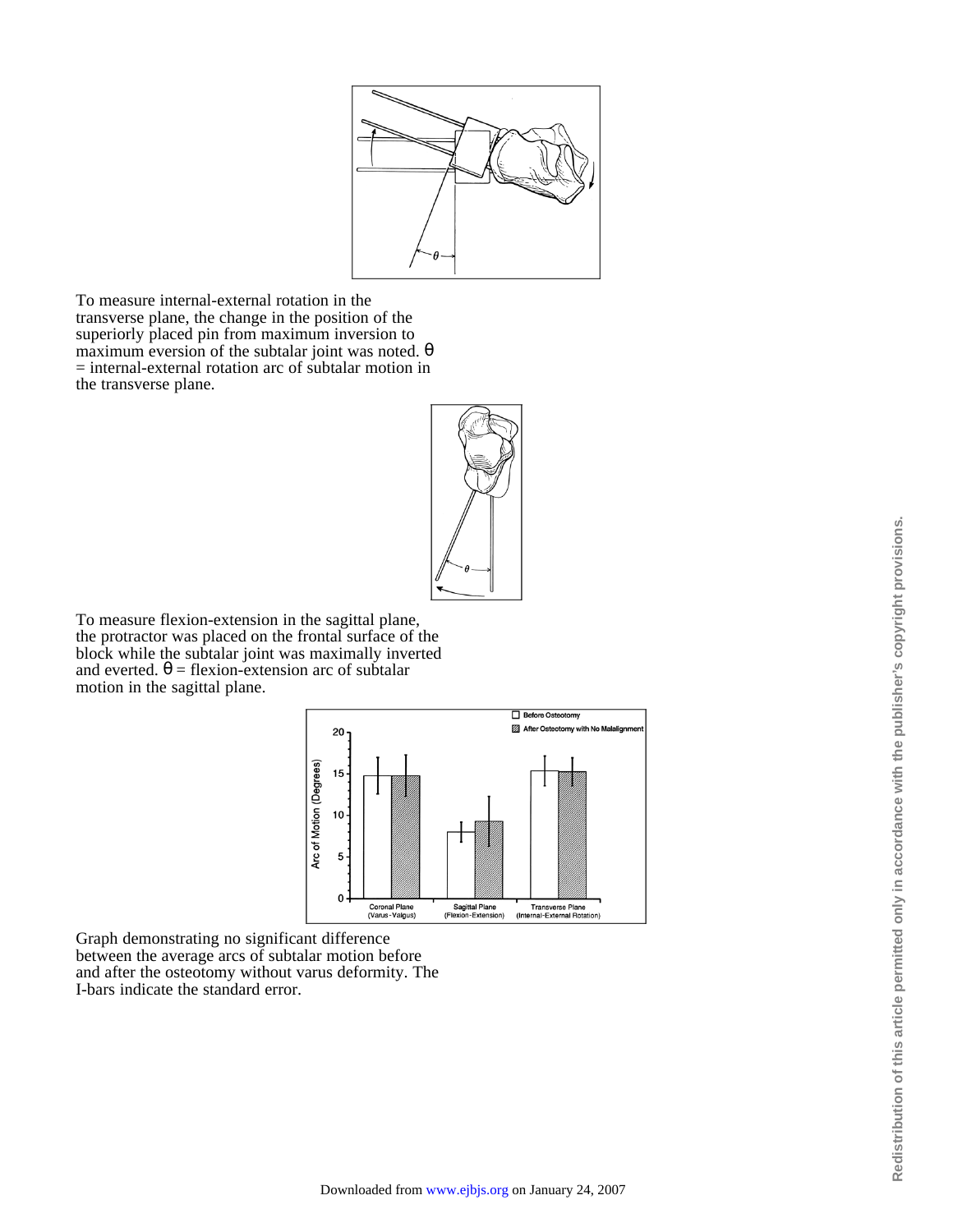

Graph demonstrating significant ( $p \le 0.01$ ) differences between the average arcs of subtalar motion in all planes before and after the osteotomy with varus deformity. The I-bars indicate the standard error.



Graph of the maximum degree of varus and valgus angulation of the calcaneus before and after the osteotomy with varus deformity. The resting position indicates the varus shift of the calcaneus after the osteotomy. The maximum varus deformity during inversion did not change. During eversion, the calcaneus could not return to the neutral position in all specimens. The I-bars indicate the standard error.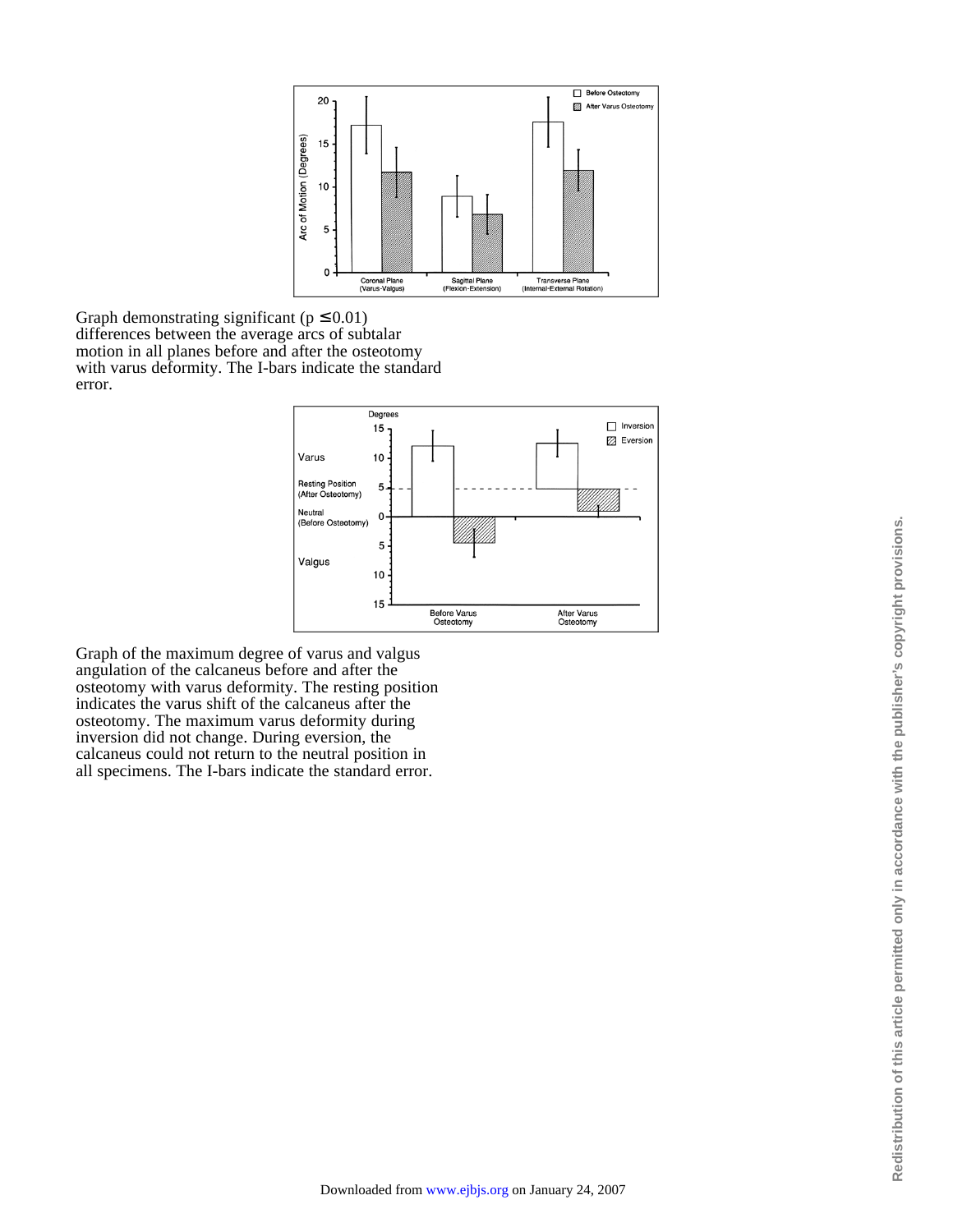

Graph of the maximum internal and external rotation of the calcaneus before and after the osteotomy. The resting position indicates internal rotation of the calcaneus produced by the varus malalignment of the talar neck. The maximum internal rotation during inversion increased after the osteotomy; however, the calcaneus could not be rotated externally to its neutral position at the point of maximum eversion. The I-bars indicate the standard error.



Illustrations of the normal position of the foot before the osteotomy (*A*) and the position after the osteotomy  $(B)$ . After the osteotomy, the hindfoot and forefoot are inverted and shortening of the medial column has brought the calcaneus beneath the talus. The forefoot is adducted and tilted into varus malalignment, and the foot is c-shaped. The tibionavicular and tibiotalar portions of the deltoid ligament are lax (arrow).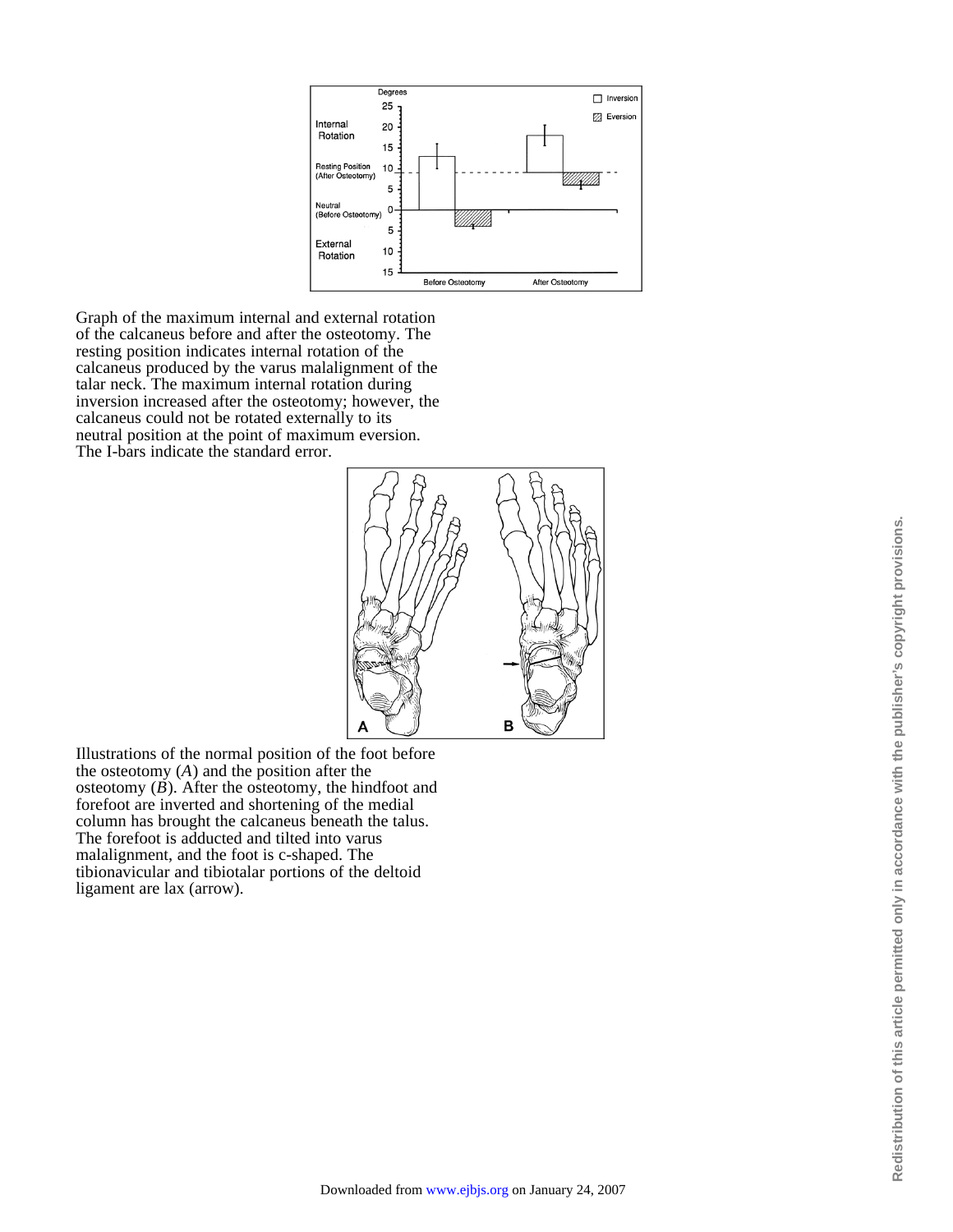| <b>TABLE I</b>         |  |
|------------------------|--|
| DATA ON THE SPECIMENS* |  |

|                                       | <b>Before Osteotomy</b> |               |                       |                                            |                |
|---------------------------------------|-------------------------|---------------|-----------------------|--------------------------------------------|----------------|
|                                       | Arc of Subtalar Motion  |               |                       |                                            |                |
| Specimen                              | Varus-Valgus            | Flex.-Exten.  | Int.-Ext.<br>Rotation | Angle of Declination<br>of 1st Metatarsal‡ | Varus-Valgus   |
|                                       | 19.5                    | 10.5          | 18.5                  | <b>NA</b>                                  |                |
| $\overline{2}$                        | 14.5                    | 10.5          | 15.5                  | 43.0                                       | 14.0           |
| 3                                     | 21.5                    | 16.5          | 29.0                  | 35.0                                       |                |
| 4                                     | 19.5                    | 10.5          | 20.0                  | 25.0                                       |                |
| 5                                     | 24.0                    | 7.5           | 19.0                  | <b>NA</b>                                  |                |
| 6                                     | 18.0                    | 10.5          | 14.5                  | 28.5                                       |                |
| 7                                     | 14.5                    | 3.5           | 16.0                  | 30.5                                       |                |
| 8                                     | 20.5                    | 9.0           | 18.0                  | 36.5                                       | 21.0           |
| 9                                     | 15.0                    | 6.5           | 18.0                  | 37.5                                       | 15.5           |
| 10                                    | 15.5                    | 8.0           | 14.0                  | 40.0                                       | 15.5           |
| 11                                    | 12.0                    | 6.0           | 15.0                  | 34.0                                       | 11.5           |
| 12                                    | 11.5                    | 8.0           | 12.0                  | 33.5                                       | 11.5           |
| Average<br>(and<br>standard<br>error) | $17.2 \pm 3.3$          | $8.9 \pm 2.4$ | $17.5 \pm 2.9$        | $34.3 \pm 4.1$                             | $14.8 \pm 2.5$ |

\*All values are given in degrees.

†A blank space indicates a specimen for which only an osteotomy with varus deformity was performed.

 $\ddagger$ NA = data were not obtained from the specimen.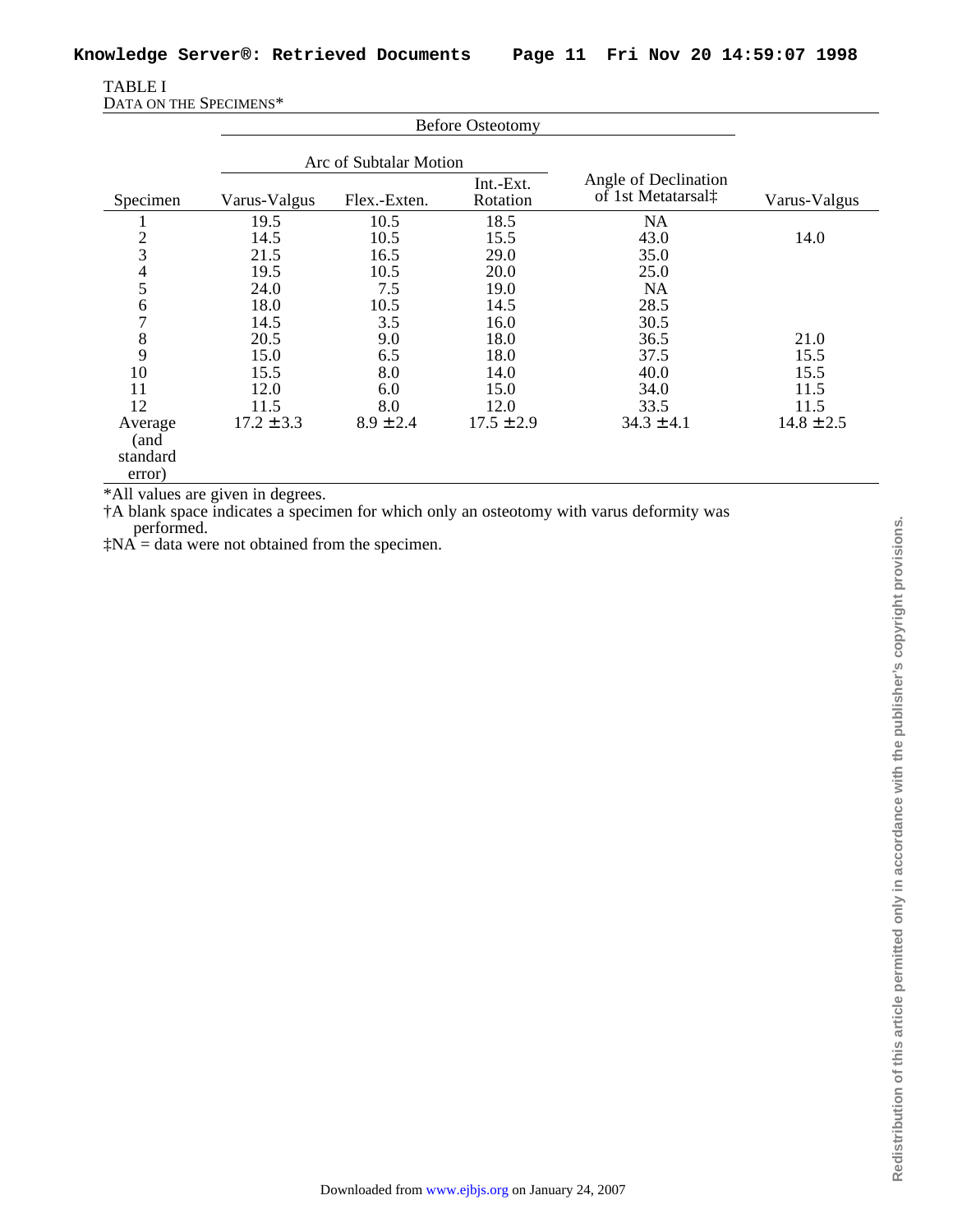| Flex.-Exten.  | Int.-Ext. Rotation | Metatarsal‡    | Varus-Valgus   |
|---------------|--------------------|----------------|----------------|
|               |                    |                | 9.5            |
| 10.5          | 15.0               | <b>NA</b>      | 11.0           |
|               |                    |                | 18.5           |
|               |                    |                | 12.0           |
|               |                    |                | 15.5           |
|               |                    |                | 12.0           |
|               |                    |                | 9.5            |
| 12.5          | 16.0               | 34.5           | 18.0           |
| 7.0           | 19.0               | 36.0           | 9.5            |
| 8.0           | 14.0               | 40.0           | 9.0            |
| 5.0           | 16.0               | 32.5           | 7.5            |
| 8.5           | 12.0               | 32.5           | 8.0            |
| $8.6 \pm 2.0$ | $15.3 \pm 1.7$     | $35.1 \pm 2.3$ | $11.7 \pm 2.9$ |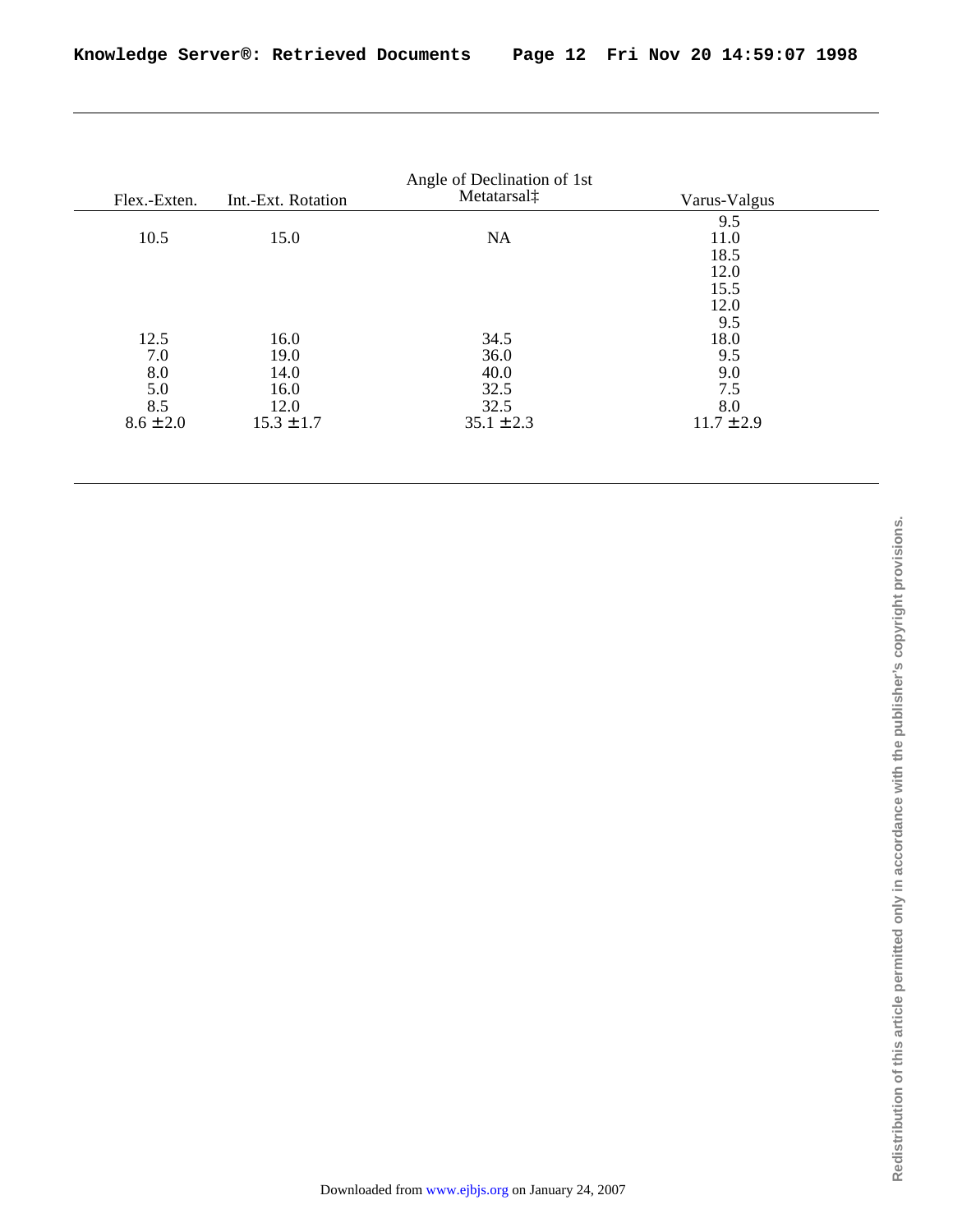| Int.-Ext. Rotation | Angle of<br>Declination<br>of 1st<br>Metatarsal‡ | Varus<br>Deform.<br>of Talar<br><b>Neck</b> | Change in<br>Varus of<br>Hindfoot |
|--------------------|--------------------------------------------------|---------------------------------------------|-----------------------------------|
| 10.5               | <b>NA</b>                                        | 18.0                                        | 7.0                               |
| 15.0               | 43.5                                             | 14.0                                        | 3.0                               |
| 20.0               | 27.0                                             | 20.0                                        | 5.5                               |
| 15.0               | 18.5                                             | 18.5                                        | 4.0                               |
| 14.0               | <b>NA</b>                                        | 12.5                                        | 5.5                               |
| 10.0               | 23.5                                             | 18.5                                        | 5.0                               |
| 8.0                | 23.5                                             | 21.0                                        | 6.5                               |
| 12.0               | 31.0                                             | 18.0                                        | 3.5                               |
| 9.5                | 32.5                                             | 20.0                                        | 6.5                               |
| 11.5               | 35.0                                             | 16.0                                        | 4.5                               |
| 10.0               | 26.0                                             | 14.0                                        | 4.5                               |
| 7.0                | 22.5                                             | 15.0                                        | 2.0                               |
| $11.9 \pm 2.4$     | $28.3 \pm 5.8$                                   | $17.1 \pm 2.4$                              | $4.8 \pm 1.2$                     |